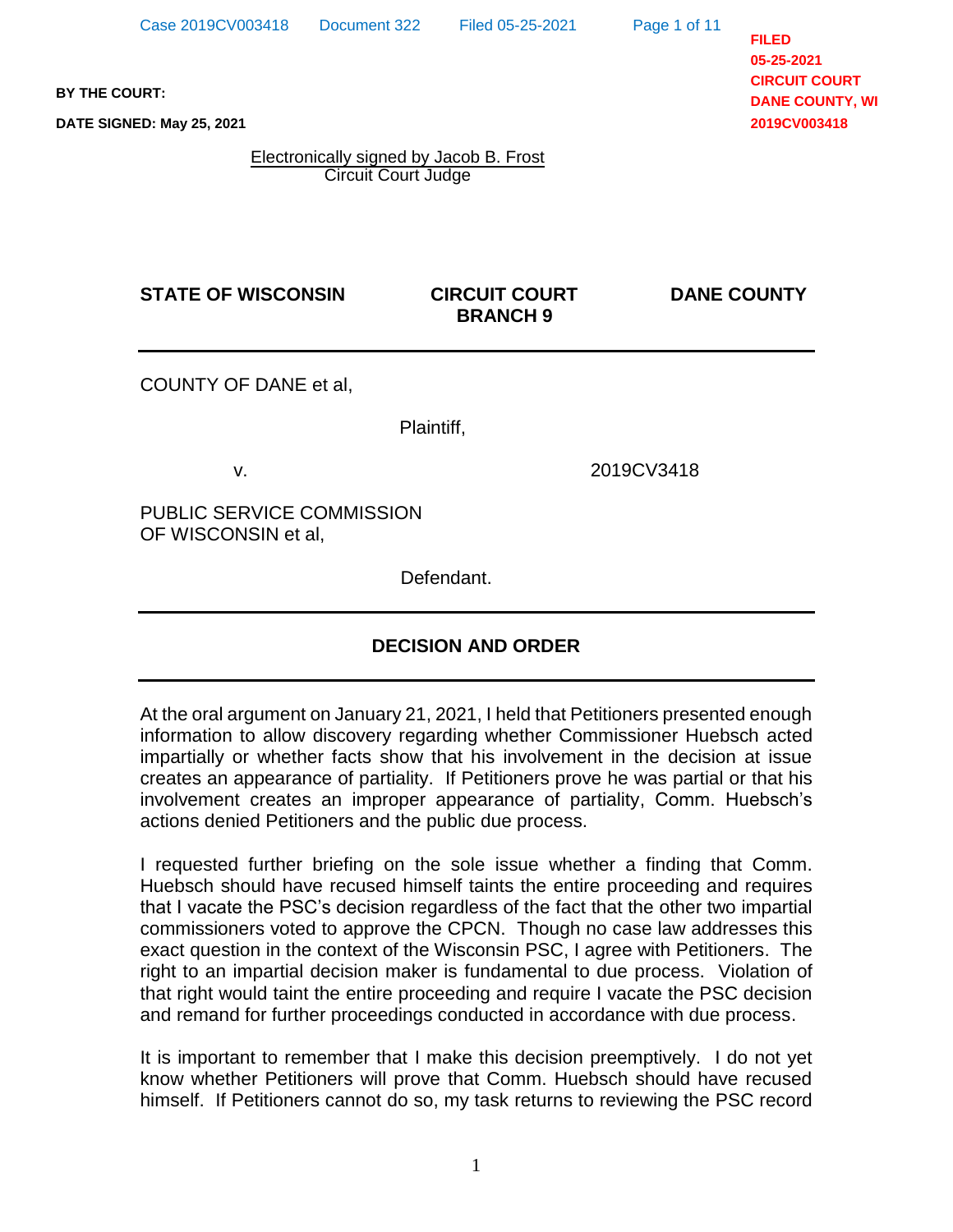and applying the relevant law on judicial review of agency decisions. I am deciding this issue at the outset because had I ruled otherwise, if Comm. Huebsch alleged improper participation did not require that I vacate the PSC decision, then allowing discovery and reviewing this issue at all would have been an exercise in futility. Based on my decision on this preliminary issue, though, discovery shall proceed. After I explain why I reached this decision, I end by setting initial guidance on and deadlines for discovery.

**DUE PROCESS REQUIRED THE PSC COMMISSIONERS TO ACT IMPARTIALLY. IF COMMISSIONER HUEBSCH VIOLATED THAT DUTY, HE DEPRIVED PETITIONERS OF THEIR DUE PROCESS RIGHTS AND THAT STRUCTURAL ERROR TAINTS THE ENTIRE PROCEEDING.**

#### **I. Due Process Requires an Impartial Decision Maker and Violation of this Right is a Structural Error Not Subject to Harmless Error Review.**

The importance of a fair and impartial decision maker must not be understated. Petitioners fairly summarized the many comments courts made to this effect:

The Wisconsin Supreme Court has characterized the need to safeguard public confidence in judicial integrity as a "vital state interest." *State v. Herrmann*, 2015 WI 84, ¶39, 364 Wis. 2d 336, 353, 867 N.W.2d 772, 781 (quoting *Williams-Yulee v. Florida Bar*, 575 U.S. 433, 1666 (2015)). Impartial justice is so important that even the appearance of bias is constitutionally unacceptable if it poses a serious risk of actual bias. *Id.*, ¶46; *Guthrie v. Wisconsin Employment Relations Comm'n*, 107 Wis. 2d 306, 314, 320 N.W.2d 213, 218 (Ct. App. 1982) ("Guthrie I"), *aff'd*, 111 Wis. 2d 447, 331 N.W.2d 331 (1983) ("Guthrie II"); *State v. Gudgeon*, 2006 WI App 143, ¶21, ¶24, 720 N.W.2d 114, 121. Judges "must be perceived as beyond price." *Herrmann*, 2015 WI 84, ¶40. "Both the appearance and reality of impartial justice are necessary to the public legitimacy of judicial pronouncements and thus to the rule of law itself." *Williams v. Pennsylvania*, 136 S. Ct. 1899, 1909 (2016); *see Tetra Tech EC, Inc. v. Wisconsin Dep't of Revenue*, 2018 WI 75, ¶64, 382 Wis. 2d 496, 552, 914 N.W.2d 21, 49 (explaining that "a minimal rudiment of due process is a fair and impartial decisionmaker").

Dkt. 249 at 2-3.

Petitioners also appropriately summarize that violation of the right to an impartial decision maker is a structural error that undermines the entire proceeding:

"Most constitutional errors can be harmless." *Neder v. United States*, 527 U.S. 1, 8 (1999). However, there is a "limited class of fundamental constitutional errors that 'defy analysis by 'harmless error' standards.'" *Id.*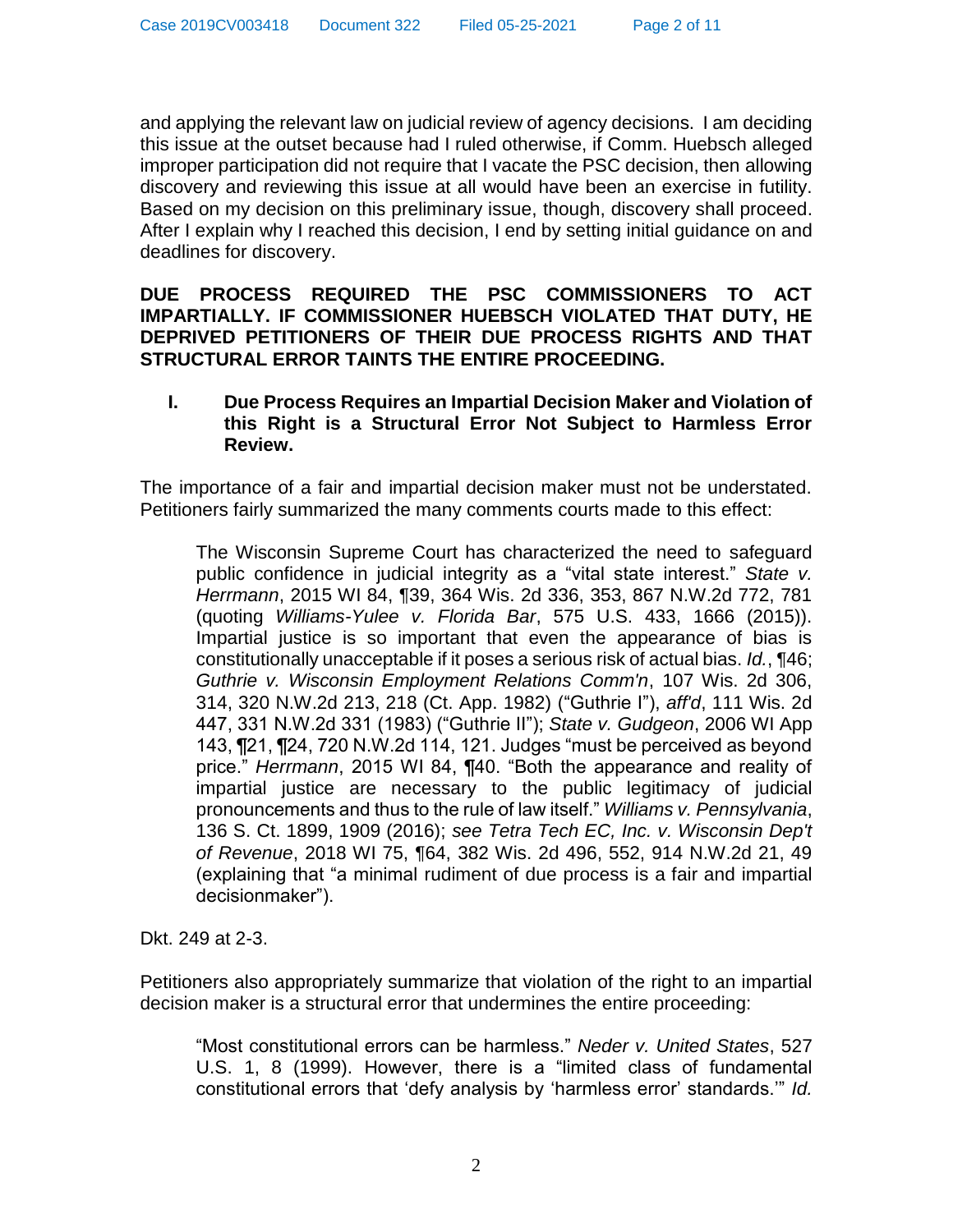at 7 (quoting *Arizona v. Fulminante*, 499 U.S. 279, 309 (1991)). These latter and more serious constitutional errors are known as "structural errors" because "the error so permeates the proceeding that it is incapable of producing a constitutionally-sound result." *In re S.M.H.*, 2019 WI 14, ¶16, 385 Wis. 2d 418, 430.…"Errors of this type are so intrinsically harmful as to require automatic reversal … without regard to their effect on the outcome." *Neder*, 527 U.S. at 7.

The Wisconsin Supreme Court has adopted the United States Supreme Court's structural error rubric and applies it to cases involving judicial bias. *See In re S.M.H.*, 2019 WI 14, ¶14, 385 Wis. 2d 418, 427 (describing the history and rationale for the structural error doctrine); *In re Paternity of B.J.M.*, 2020 WI 56, ¶16 (applying structural error doctrine in a judicial bias case)….

The controlling United States Supreme Court and Wisconsin Supreme Court cases make clear that judicial bias, like other structural errors, is "intrinsically harmful" and is "not amenable to harmless error review." *Neder*, 527 U.S. at 7-8; *Williams v. Pennsylvania*, 136 S. Ct. at 1909; *In re Paternity of B.J.M.*, 2020 WI 56, ¶35 (quoting *Williams*); *see also State v. Gudgeon*, 2006 WI App 143, ¶9 (judicial bias is "per se prejudicial"); *Franklin v. McCaughtry*, 398 F.3d 955, 961 (7th Cir. 2005) ("where there is a structural error, such as judicial bias, harmless error analysis is irrelevant"); *Gacho v. Wills*, 986 F.3d 1067, 1075 (7th Cir. 2021) ("Judicial-bias claims are not subject to harmless-error review.").

Dkt. 308 at 6-7.

I agree that the alleged biases of Comm. Huebsch, if proven, constitute a structural error that will require I vacate the PSC decision and remand to the PSC for further proceedings compliant with due process. Respondents' argument that PSC commissioners are not judges and therefore the case law discussing judicial bias does not apply are unpersuasive and miss the point. Case law makes clear that due process rights exist in hearings at which a government agency renders decisions affecting individual property rights. Cases discussing due process in the context of judges are numerous, as courts routinely render such decisions, but the due process rights and requirements are not unique to judges or courts. The Third Circuit Court of Appeals summarized why long ago:

Nevertheless, if the administration of public affairs by administrative tribunals work of our government it is essential that it proceed, on what may be termed its judicial side, without too violent a departure from what many generations of English speaking people have come to regard as essential to fair play. One of these essentials is the resolution of contested questions by an impartial and disinterested tribunal. These adjectives are not absolute but relative as every thoughtful person knows. Decisions affecting human beings, made by human beings, necessarily are colored by the sum total of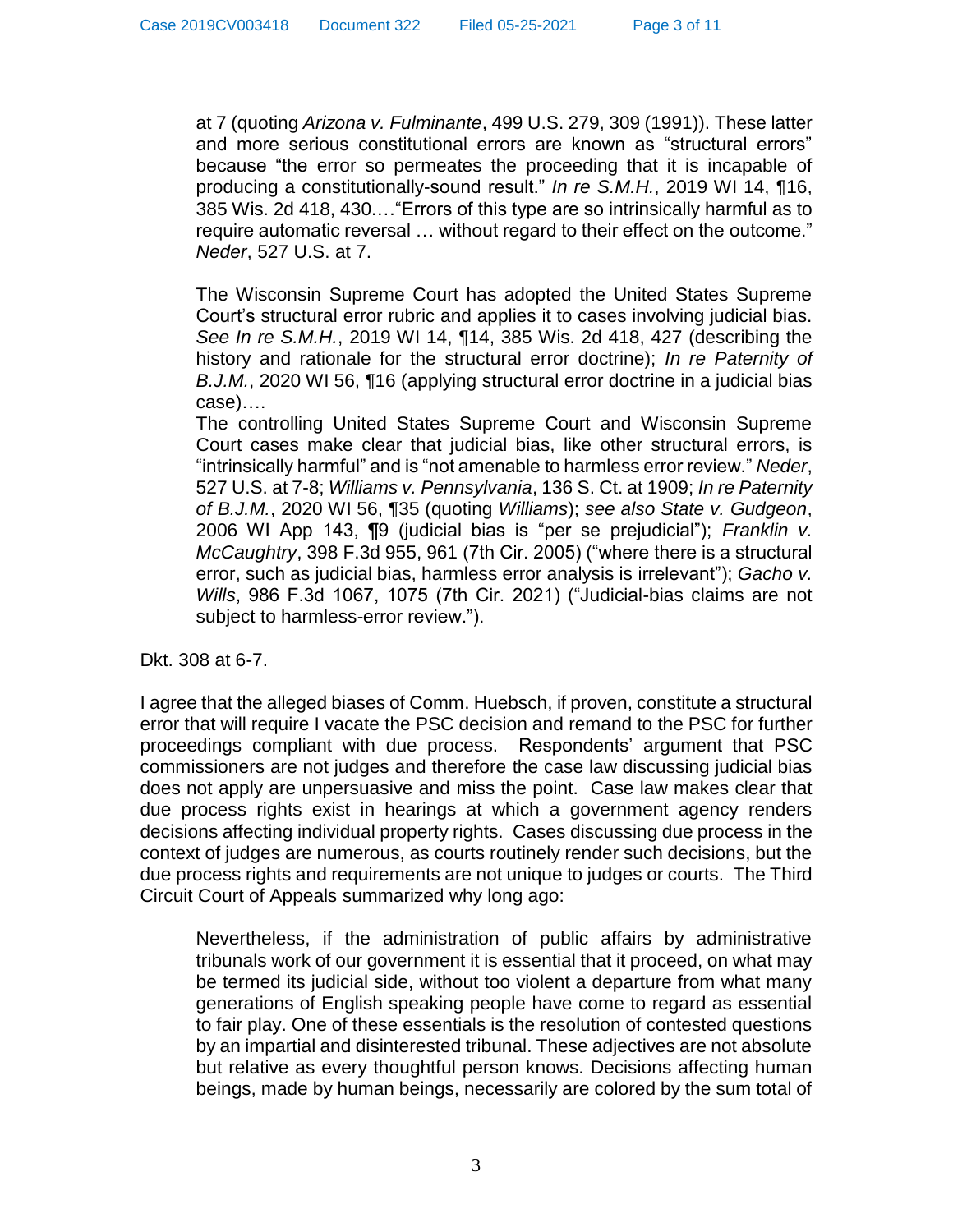the thoughts and emotions of those responsible for the decision. The judicial process, or any other human process, cannot operate in a vacuum. The most we can hope for is that persons charged with the responsibility for decisions affecting other people's lives and property will be as objective as humanly possible. Certain rules, of more or less definiteness, have been worked out through judicial decision by judges to regulate their own conduct. The rules disqualifying a judge for bias are illustrations. Other rules have been provided by legislatures to secure fairness in the trier of the facts. Thus prospective jurors may be examined for views which indicate predilections for either party to the controversy. These rules are analogous but not necessarily conclusive here.

….

We conclude that in this case the facts, if proved, show a case which goes beyond the line of fair dealing with a particular litigant. If the circumstances alleged are proved Berkshire did not have a hearing before an impartial tribunal, but one in which one member of the body which made exceedingly important findings of fact had already thrown his weight on the other side. This is obviously not like a case where ill-advised extra-judicial statements have been made by a judge, or where a litigant seeks to subject an administrative body to interrogatories to discover the inner workings of the administrator's mind. It goes further and, in our judgment, it goes beyond that which is permissible from the standpoint of either litigants or public.

The Board argues that at worst the evidence only shows that one member of the body making the adjudication was not in a position to judge impartially. Litigants are entitled to an impartial tribunal whether it consists of one man or twenty and there is no way which we know of whereby the influence of one upon the others can be quantitatively measured.

*Berkshire Emps. Ass'n of Berkshire Knitting Mills v. N.L.R.B.*, 121 F.2d 235, 238– 39 (3d Cir. 1941). Here the PSC's decision to grant a CPCN directly affects property rights of landowners whose lands the line will cross, as condemnation proceedings may be had forcibly to acquire the necessary lands. That alone surely triggers the right to due process. The PSC must provide due process in its proceedings on a CPCN.

I also find the case law Petitioners rely on, including the decisions involving judicial conduct, more compelling than the law Respondents cite. The public policy reasons requiring both actual impartiality and the appearance of impartiality apply equally to the PSC. At each hearing I have held, and the PSC commissioners at the public meeting each noted the extensive public participation in this PSC proceeding and the judicial review. I received meaningful briefing from private citizens operating pro se. This high level of public participation surely reflects that the PSC's decisions affect us all. Indeed, the PSC's decisions affect the entire state. They directly impact access to reliable electricity, affect property rights, affect the environment, and have direct physical effects on communities and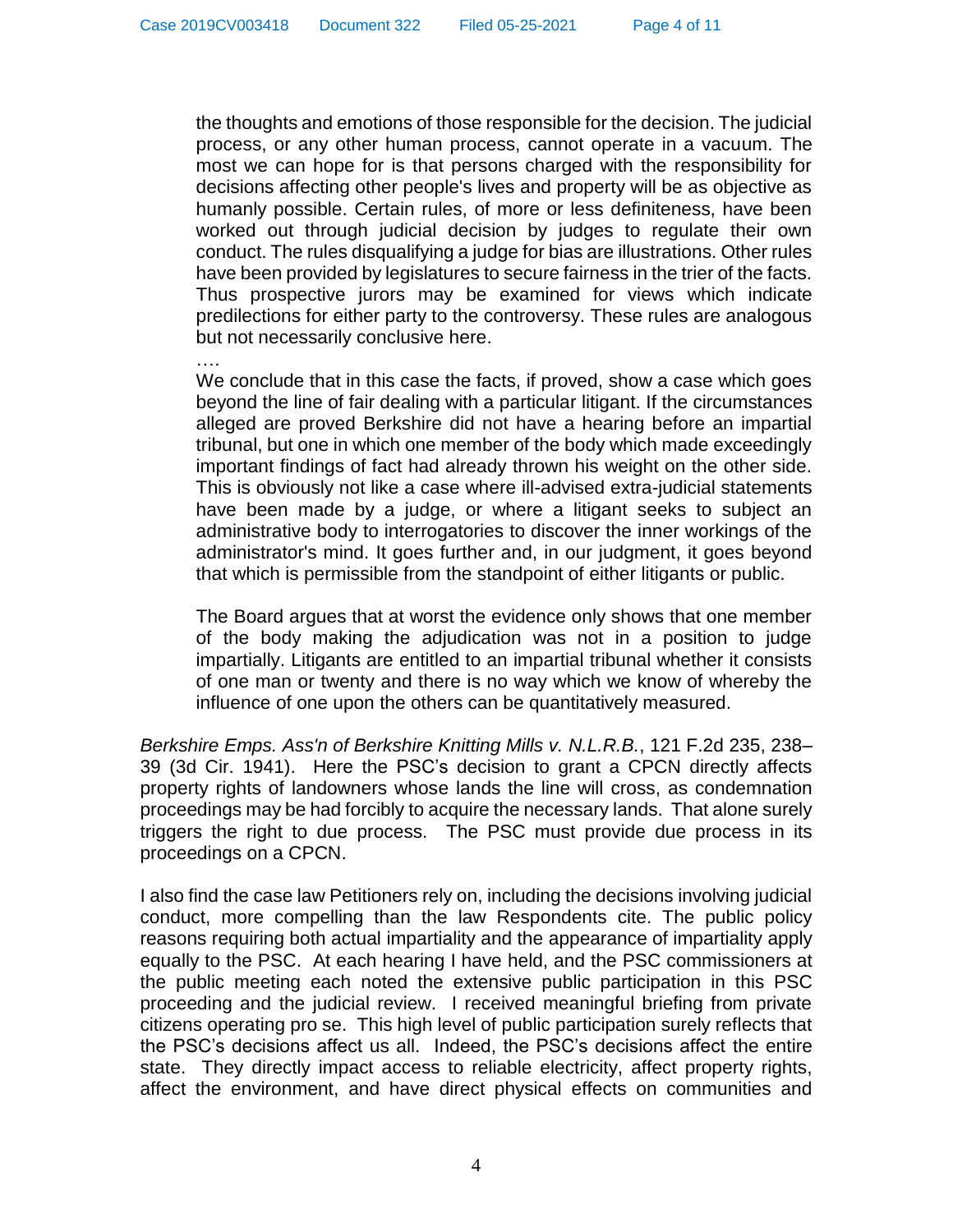properties, as things like power plants and power lines are highly visible and alter the natural landscape. With such a meaningful impact on this State, the need for public trust in a fair and impartial process before the PSC cannot be understated. The requirement for impartial decision makers applies at least as strongly here as it does before a circuit court or court of appeals. The need to protect public confidence that the PSC acts impartially is equally a vital state interest.

## **II. A Structural Error Taints the Entire PSC Proceeding and Requires Remand.**

Petitioners' argument that one tainted member taints an entire proceeding is persuasive. Indeed, arguably this is the controlling law in Wisconsin and in the majority of courts to have addressed the issue. The Wisconsin Supreme Court seemed to resolve this issue in *Marris v. City of Cedarburg*. 176 Wis. 2d 14, 498 N.W.2d 842 (1993). There plaintiff challenged a local zoning board decision because one member of the Board held an improper bias against plaintiff. The Supreme Court held that the right to a fair and impartial decision maker applied to a local zoning board:

The parties agree that Marris was entitled to a fair and impartial hearing under these common law concepts of due process and fair play, which include the right to have matters decided by an impartial board. $6$  The parties further agree that due process and fair play can be violated "when there is bias or unfairness in fact[, or when] ... the risk of bias is impermissibly high."<sup>7</sup> The parties disagree whether Marris received a fair and impartial hearing.

In determining whether Marris was afforded due process and fair play, we recognize that zoning decisions implicate important private and public interests; they significantly affect individual property ownership rights as well as community interests in the use and enjoyment of land. Furthermore, zoning decisions are especially vulnerable to problems of bias and conflicts of interest because of the localized nature of the decisions, the fact that members of zoning boards are drawn from the immediate geographical area, and the adjudicative, legislative and political nature of the zoning process.<sup>8</sup> Since biases may distort judgment, impartial decision-makers are needed to ensure both sound fact-finding and rational decision-making as well as to ensure public confidence in the decision-making process.<sup>9</sup>

*Id.* at 24–26.

The same concerns and considerations apply equally, if not more, to the importance of fair and impartial PSC commissioners whose decisions also "implicate important private and public interests; they significantly affect individual property ownership rights as well as community interests in the use and enjoyment of land." *Id.*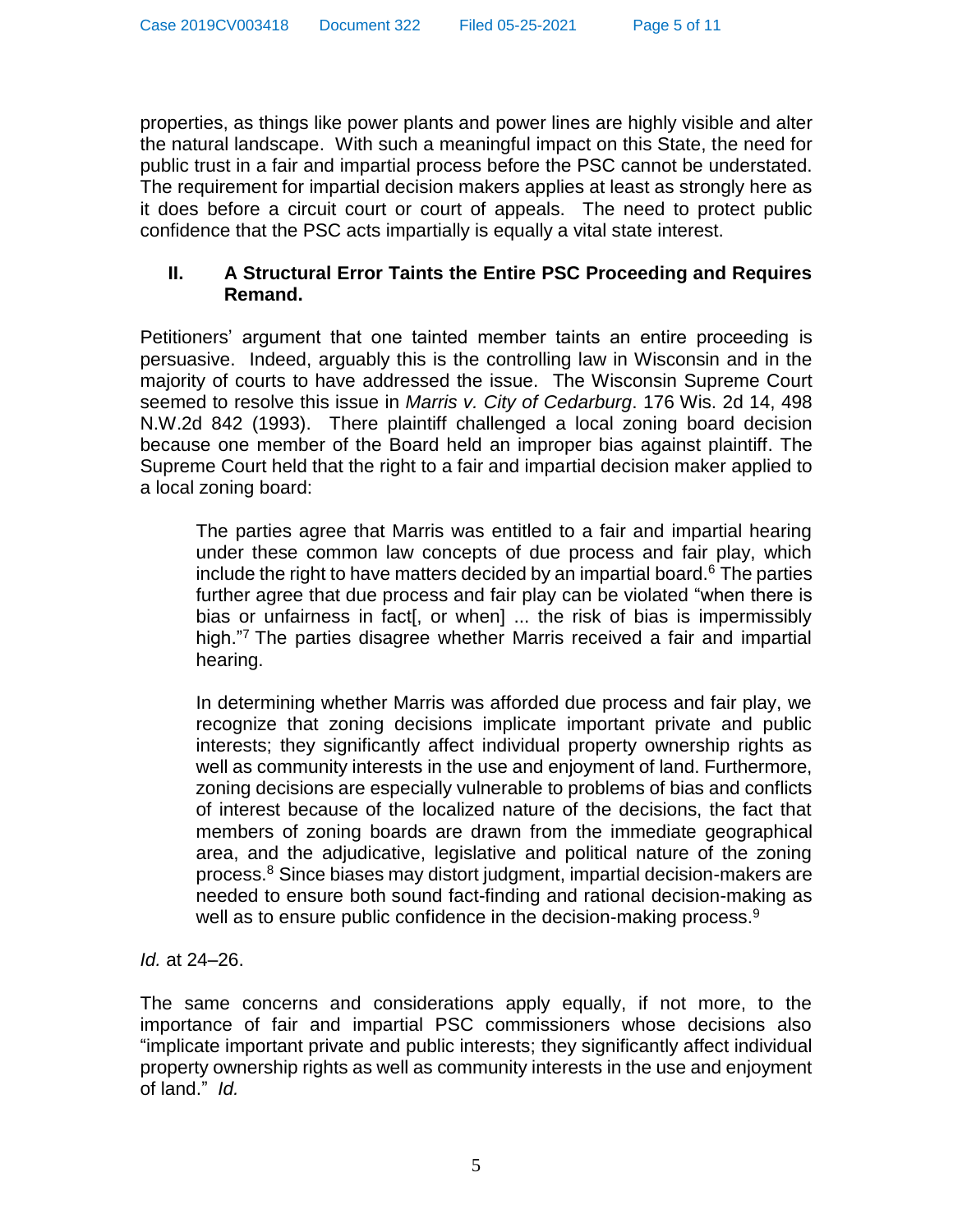Footnote 6 of the Supreme Court's decision makes clear that due process applies to the PSC's decision here. The Court said:

Although the parties characterize the Board's hearing as adjudicative, we need not label these proceedings quasi-legislative or quasi-judicial to determine whether the decision-maker must be impartial. We need look only to the characteristics of the proceedings to determine whether the decisionmaker must be impartial. In this case the Board must make factual determinations about an individual property owner and then apply those facts to the ordinance. We conclude that common law notions of fairness require an impartial decision-maker under these circumstances.

*Id.* at 25.

So, too, the PSC made factual determinations about the specific proposed project and applied those facts to the law. *See Clean Wisconsin, Inc. v. Pub. Serv. Comm'n of Wisconsin*, 2005 WI 93, ¶146, 282 Wis. 2d 250, 700 N.W.2d 768 (Noting the PSC must make findings of fact and conclusions of law.) Due process requirements apply to PSC proceedings.

In *Marris*, evidence showed that the chairperson of the zoning board prejudged the issue before the board. His failure to recuse after doing so violated plaintiff's right to common law due process. The Supreme Court vacated the board's decision and sent the matter back to the board for a new hearing with the chairperson removed. In other words, the chairperson's involvement tainted the entire proceeding and panel. *Marris* did not discuss whether that chairperson was the deciding vote, implying, as I read it, that it was irrelevant if he was, as his participation tainted the decision regardless.

Even if I am reading too much into *Marris*, my decision also rests on the holdings from the vast majority of federal courts to address this issue. A decision from Judge Adelman in the Eastern District of Wisconsin further confirms that a member of a panel being partial requires the panel's decision be vacated regardless whether the impermissible vote was the deciding vote. Judge Adelman explained:

A multi-member panel's decision must be vacated if the deciding vote is cast by a member who is disqualified due to a lack of impartiality. *Aetna Life Ins. Co. v. Lavoie,* 475 U.S. 813, 828, 106 S.Ct. 1580, 89 L.Ed.2d 823 (1986) (8–0). The vote in the present case was very close—9 to 7—but Richmond's vote was not the deciding vote. *Aetna* expressly did not discuss what remedy due process requires when a disqualified person participates but does not cast the decisive vote. *Id.* at 827 n. 4, 106 S.Ct. 1580.

Three of the eight justices in *Aetna* wrote or joined concurrences stating that any decision issued by a multi-member panel must be vacated if a biased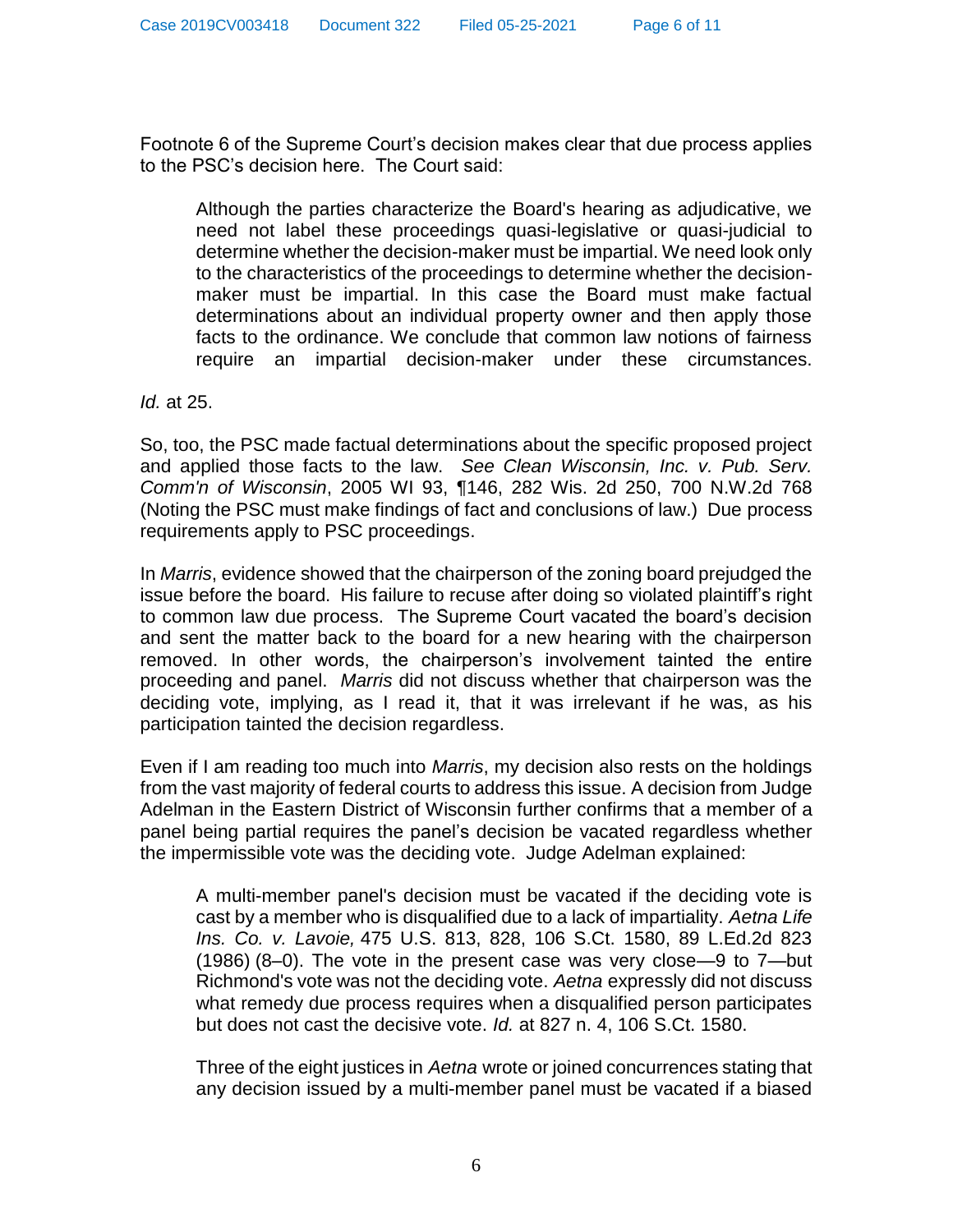member participated in the decision. *Id.* at 831, 106 S.Ct. 1580 (Brennan, J., concurring) ("while the influence of any single participant in this [deliberative] process can never be measured with precision, experience teaches us that each member's involvement plays a part in shaping the court's ultimate disposition"); *id.* at 833, 106 S.Ct. 1580 (Blackman, J., concurring, joined by Marshall, J.) (because "the collegial decisionmaking process that is the hallmark of multimember courts ... occurs in private, a reviewing court may never discover the actual effect a biased judge had on the outcome of a particular case").

In addition, five of the six circuits to address this question have held that the panel decision must be vacated. "Litigants are entitled to an impartial tribunal whether it consists of one man or twenty and there is no way which we know of whereby the influence of one upon the others can be quantitatively measured." *Berkshire Employees Ass'n of Berkshire Knitting Mills v. N.L.R.B.,* 121 F.2d 235, 239 (3rd Cir.1941). *See also Cinderella Career & Finishing Schs., Inc. v. Fed. Trade Comm'n,* 425 F.2d 583, 592 (D.C.Cir.1970) (vacating and remanding agency decision "despite the fact that former Chairman Dixon's vote was not necessary for a majority"); *Am. Cyanamid Co. v. Fed. Trade Comm'n,* 363 F.2d 757, 767–98 (6th Cir.1966) (agency decision must be vacated and remanded for de novo review; result "is not altered by the fact that [the biased panel member's] vote was not necessary for a majority"); *Antoniu v. Sec. Exch. Comm'n,* 877 F.2d 721, 726 (8th Cir.1989) (vacating commission decision and remanding for de novo reconsideration, even though biased commissioner belatedly recused himself and did not vote on final decision); *Stivers v. Pierce,* 71 F.3d 732, 748 (9th Cir.1995) (vacating unanimous decision because of bias of one panel member; "plaintiff need not demonstrate that the biased member's vote was decisive or that his views influenced those of other members. Whether actual or apparent, bias on the part of a single member of a tribunal taints the proceedings.").

Based upon the reasoning of these decisions, and on the record presently before me, the decision of the Coaches' Council could not be sustained.<sup>5</sup>

*Butler v. Oak Creek-Franklin Sch. Dist.*, 172 F. Supp. 2d 1102, 1116–17 (E.D. Wis. 2001). Each of the circuit courts of appeals decisions Judge Adelman refers to involved review of a commission or agency decision, not a judicial decision. As Judge Adelman noted, five of the six circuits to address this issue held that one biased member tainted the entire decision.

I agree. If Commissioner Huebsch should have recused himself, his failure to do so taints the entire proceeding and I must vacate the PSC decision and remand for proceedings before the PSC that are compliant with the parties' due process rights. Respondents' argument that I should find differently here because of the nature of the PSC's process does not persuade me. That the commissioners do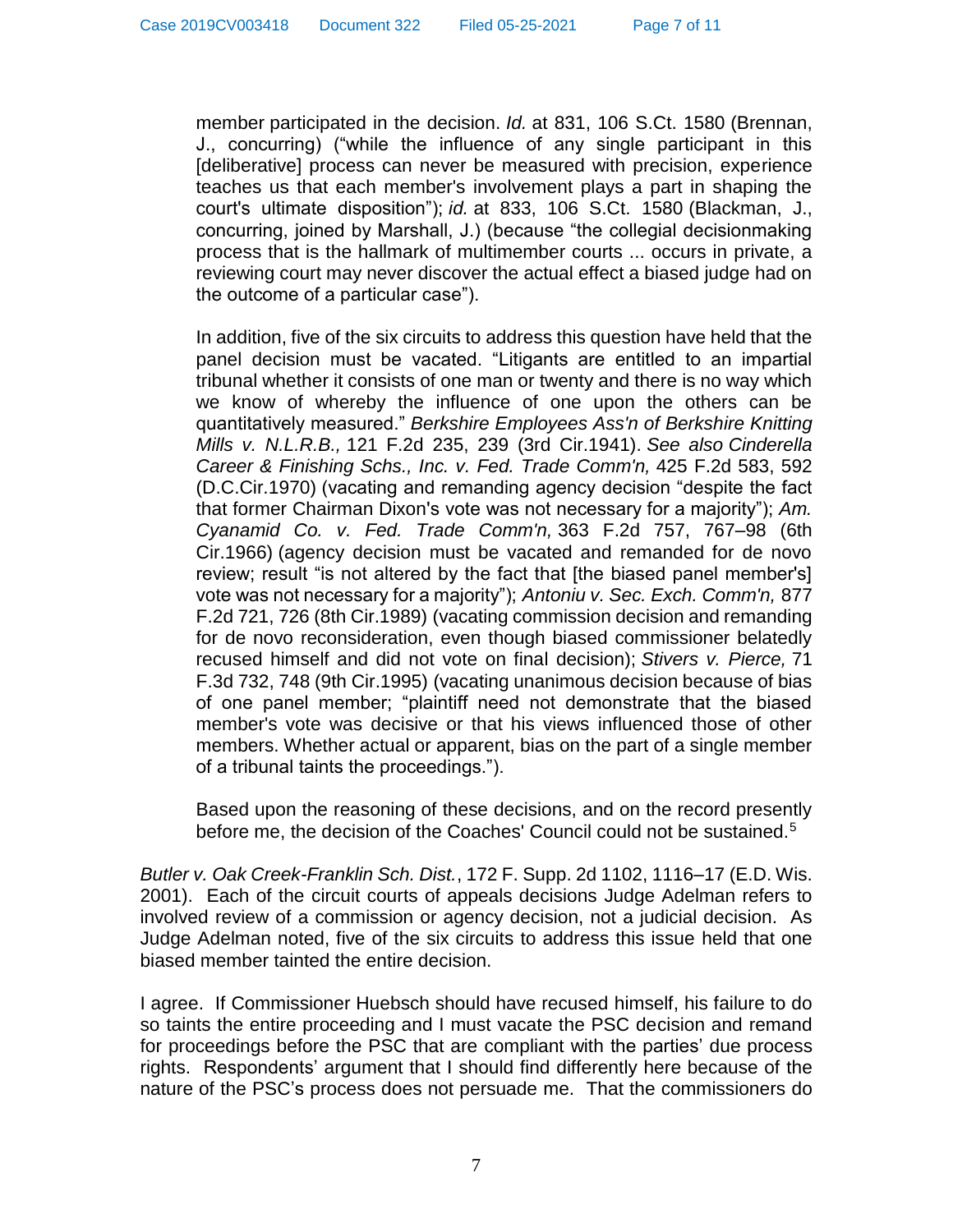not speak to each other privately about the CPCN and that each came to the first public meeting with an idea how he or she intended to decide the application does not change my calculus. Though each of course comes to the public meetings with his or her initial thoughts and preliminary decision on an application, surely any of the commissioners can change her or his mind because of the public discussion with the other commissioners. If this were not true, why have the public discussion at all?

The commissioners confirmed they see value in the public meeting. Respondents quote various comments of the commissioners at the public hearing indicating excitement at finally being able to hear from each other and discuss the matter before them. Those comments confirm that these public discussions impact the process and, potentially, the ultimate decision. As the PSC noted, Comm. Nowak 'began her comments stating "[w]e have been waiting to talk to each other for quite a while about this proceeding, so it is good that the day is finally here."' Dkt. 290 at 5. Commissioner Nowak also explained at a different public meeting:

If you all understood how seriously we take our jobs and how seriously we adhere to the law—and it's frustrating that we can't talk to each other before a meeting, and we don't—but don't go out and say we're violating the law, or attack the integrity of this body or these commissioners without any evidence.

Dkt. 290 at 6 (emphasis added). If hearing from her fellow commissioners had no impact on her, why does Comm. Nowak find it frustrating to have to wait to discuss the application?

Further, in her opening remarks, Comm. Valcq stated:

As Commissioner Huebsch is our delegated Commissioner for MISO and OMS [I]t makes sense for him to lead the discussion since the project before us is due to MISO's MVP process. Thank you Commissioner Huebsch for leading the discussion today and for your efforts with OMS and MISO.

Dkt. 309 at 3. Commissioner Valcq referred to the meeting as a discussion, not a consecutive reading of pre-made decisions. Surely her colleagues' voices could impact her. That she chose Comm. Huebsch to lead the discussion due to his role with OMS and MISO also confirms this was a discussion and the other two commissioners apparently wanted to specifically hear from and have Comm. Huebsch lead the meeting based on his specific knowledge and experience.

At the very least, these comments imply or create the appearance that Comm. Huebsch's comments and insights carried some importance to the other two commissioners. Appearances matter. Any neutral observer who heard these comments from Comms. Valcq and Nowak surely believed that the commissioners wanted to hear from Comm. Huebsch to consider his comments when reaching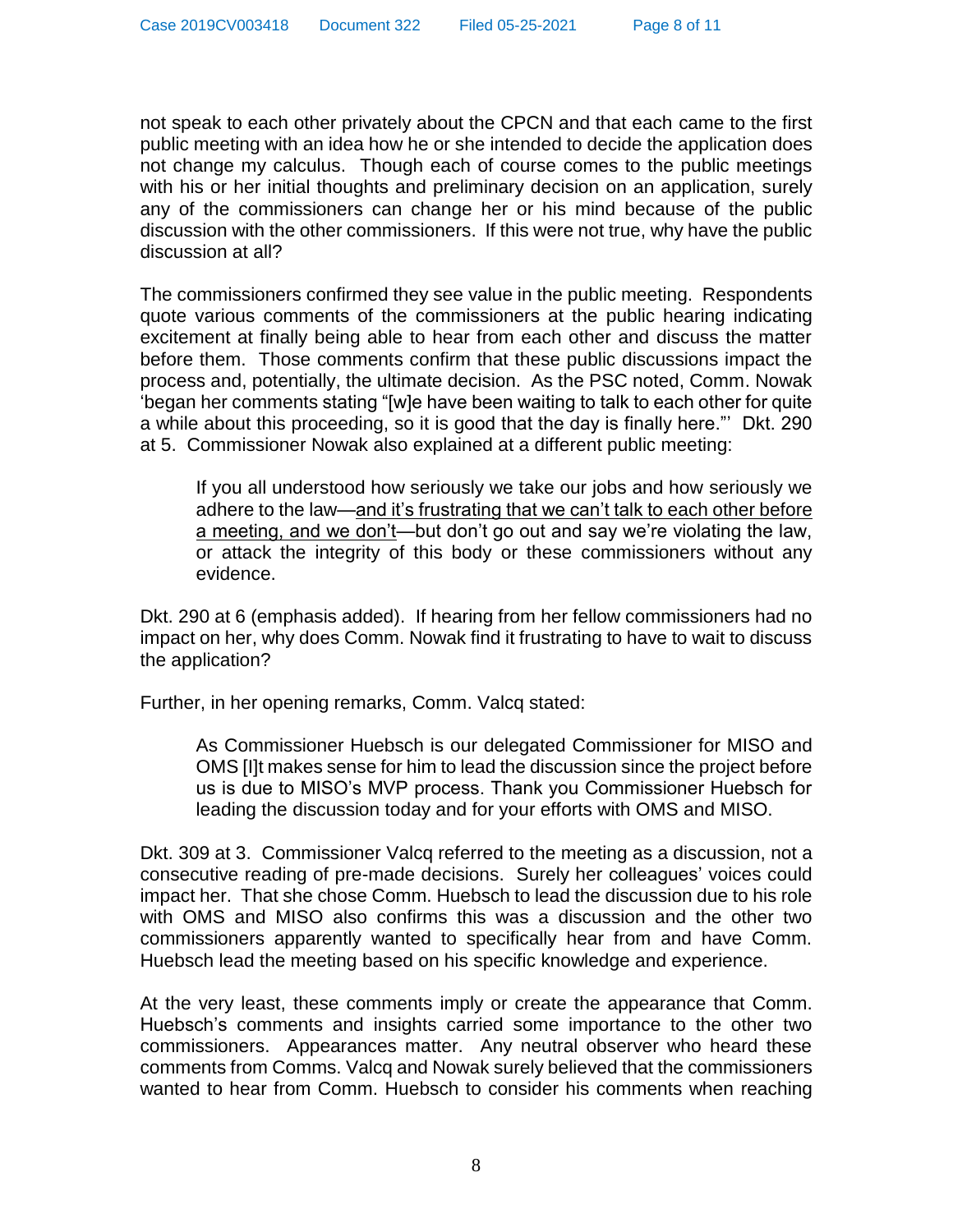their decisions. We know that many active public participants in the PSC proceedings heard these comments first hand. They surely considered these comments why Comm. Huebsch led the discussion as showing the other commissioners' interest to hear from him. Because of this, even if no actual harm occurred by virtue of Comm. Huebsch's alleged bias, meaning that the other commissioners would still have reached the same decision regardless of his comments, there is still a real harm by the proceedings forever appearing tainted due to his involvement. Allowing a decision rendered in violation of the parties' due process rights to stand damages the public's ability to trust the PSC process and the integrity of its decisions.

People often dislike decisions, whether made by judges, local tribunals make or the PSC. That is the natural and unavoidable consequence of our system, as generally someone "loses". Knowing this, it is essential to our democratic system, to our design of government, that we maintain the process as fair in appearance and in practice. At least then the disappointment of the losing party is in having lost, not in being cheated by an unfair process or decision maker. Disappointment is acceptable. Distrust is dangerous.

As a final note, I struggle that the PSC and other Respondents effectively insist and ask me to declare that the PSC's public meetings are meaningless. Do you truly want me to declare that no commissioner is ever open to a true discussion, that no commissioner ever considers his or her fellow commissioner's comments with an open mind? If I so held, shouldn't that defect demand that I vacate and remand the proceedings for the failure of the commissioners to meaningfully participate in these public meetings?

Therefore, if Comm. Huebsch was improperly biased or his participation creates an improper appearance of bias, I must vacate the PSC decision and remand to the PSC for further proceedings. At that point I need not review the merits of the PSC decision and no further proceedings are required on judicial review.

#### **DISCOVERY**

I did not find the briefing on discovery particularly helpful. Petitioners effectively ask me to resolve a variety of potential discovery disputes preemptively in their favor. I will not. Respondents focus more on arguing why no discovery is necessary, rehashing arguments I already rejected, than on presenting a discovery plan. Respondents' staged discovery approach, though, offers some value.

I first address whether I can allow requests for production of documents. Wisconsin Statute §227.57(1) specifically allows depositions and written interrogatories as provided in Chapter 804. Chapter 804 envisions depositions accompanied by demands for documents. Having document production occur by a witness bringing numerous documents to a deposition and then having everyone sit around while counsel review those documents ensures wasted time. Having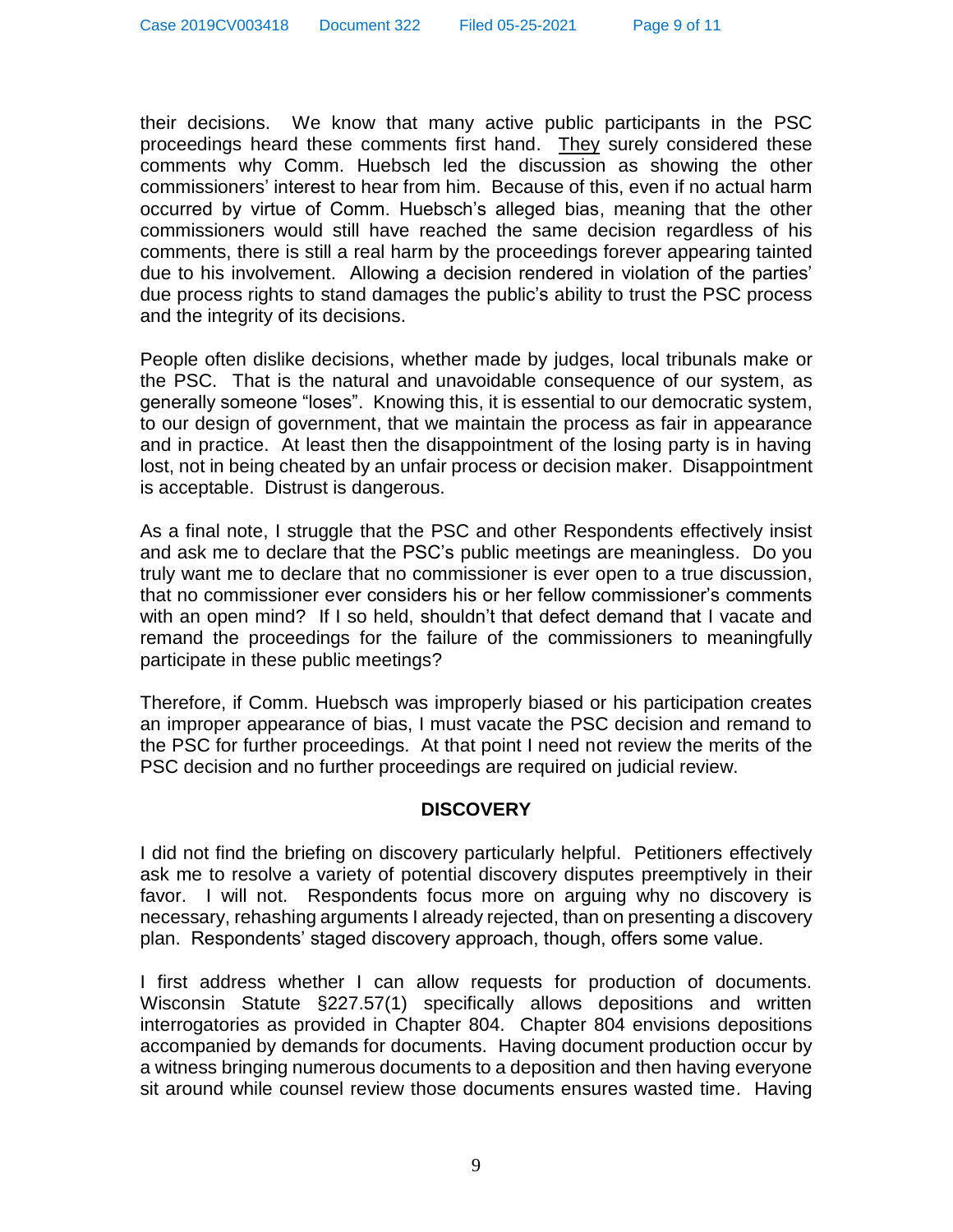the documents ahead of time allows for preparation and a more focused, efficient deposition. Further, the documents at times remove the need for the deposition. Forcing counsel to notice up a deposition and wait for the day of the deposition to then learn they no longer want the deposition serves only to waste time and create unnecessary expense. This is surely not what §227.57(1) intends. I also read *Marder v. Bd. of Regents of Univ. of Wisconsin Sys.* as recognizing that I have broad discretion under Wis. Stat. §227.57(1) to allow discovery and entertain flexible approaches to resolve allegations of procedural irregularities. 2004 WI App 177, ¶39, 276 Wis. 2d 186, 687 N.W.2d 832, aff'd, 2005 WI 159, 286 Wis. 2d 252, 706 N.W.2d 110.

It is entirely possible that documents will be critical to show a procedural irregularity occurred. The thought that interrogatories can secure responses identifying the existence and importance of critical documents and that depositions can obtain testimony discussing those documents, but a party could never actually secure the document itself is plainly contrary to the statute's intent. Section §227.57(1) conveys the Legislative intent to allow the Court to authorize discovery, if needed, to resolve claimed procedural irregularities. I conclude that Wis. Stat. §227.57(1) grants this Court broad enough authority to allow requests to produce documents. I exercise my discretion to authorize such requests here.

Therefore, I set the following schedule for discovery.

**June 4, 2021** – the parties shall issue any initial written discovery requests to other parties. This can include interrogatories and requests for production of documents. Written responses and any responsive documents not objected to shall be provided within no more than 30 days after service of the discovery requests.

**June, July and August 2021** – The parties shall conduct depositions in accordance with Ch. 804.

Discovery shall close **August 31, 2021**.

If a party requires adjustments to this schedule, attempt to secure the agreement of the other parties first. If you cannot, file a written request explaining exactly what adjustment is needed and why. The parties must comply with statute and local rule regarding discovery disputes before filing a motion to compel. Any motion to compel must be accompanied by the relevant discovery requests, the allegedly insufficient responses or objections and a description of the efforts made to resolve the dispute without court assistance.

I will set some initial bounds for discovery. For now, discovery shall be limited to the time period of the date the petition for a CPCN was filed to the present. I already ruled that questions and documents surrounding Comm. Huebsch's postdecision communications with people affiliated with Dairyland and surrounding his application for employment by Dairyland are relevant, as they could create the